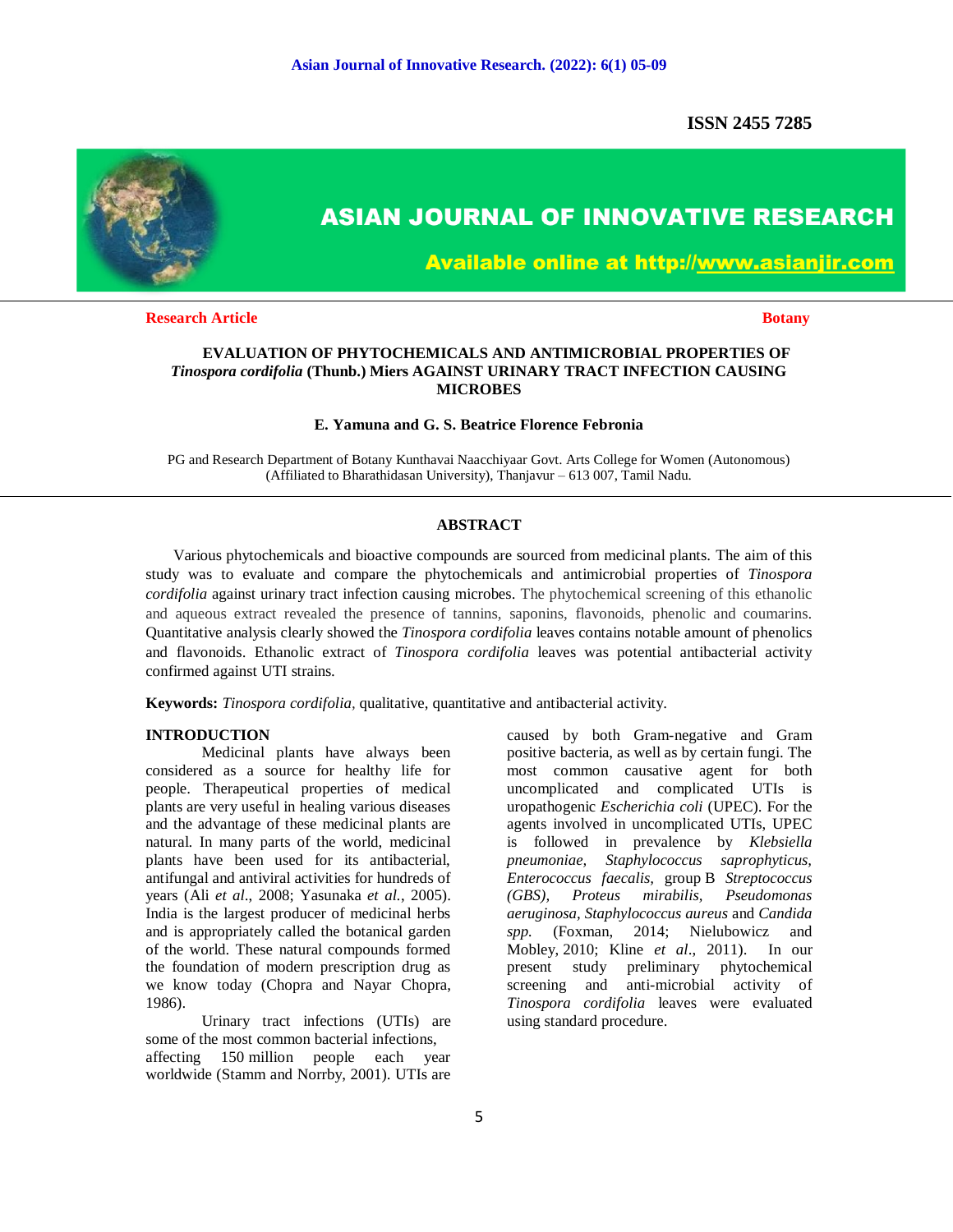# **MATERIALS AND METHODS**

# **Collection of plant materials**

The leaves of *Tinospora cordifolia*  were purchased in March 2022 from Siddha Medicinal Shop, Thanjavur, Thanjavur district, Tamil Nadu, India.

# **Preparation for extract**

1 gram of the powder of *Tinospora cordifolia* leaves were transferred in to each conical flask (250ml). The conical flask containing 50ml of ethanol and aqueous solvent. The conical flask containing *Tinospora cordifolia* leaves were shake it well for 30 minutes by free hand. After 24 hrs, the extracts were filtered using whatman filter paper No.1 and filtrate used for further analysis.

# **Phytochemical screening**

Chemical tests were carried out on the extract using standard procedures to identify the constituents as described by Sofowara (1993), Trease and Evans (1989) and Harborne (1973 and 1984). Total phenols estimated by the method of Edeoga *et al*., (2005). Flavonoid determine by the method of Bohm and Kocipai-Abyazan (1994).

## **Determination of antimicrobial activity**

The antimicrobial activity was performed by disc diffusion method (NCCLS, 1993; Awoyinka *et al.,* 2007).

# **Antimicrobial assay**

Petri plates were prepared by pouring 30 ml of NA /PDA medium for bacteria/fungi. The test organism was inoculated on solidified agar plate with the help of micropipette and spread and allowed to dry for 10 mints. The surfaces of media were inoculated with bacteria/fungi from a broth culture. A sterile cotton swab is dipped into a standardized bacterial/ fungi test suspension and used to evenly inoculate the entire surface of the Nutrient agar/PDA plate. Briefly, inoculums

containing specie of bacteria were spread on Nutrient agar plates for bacteria were spread on potato dextrose agar for fungus strains. Using sterile forceps, the sterile filter papers (6 mm diameter) containing the crude extracts (50μl, 100μl and 150μl) were laid down on the surface of inoculated agar plate. The plates were incubated at 37ºC for 24 h for the bacteria and at room temperature  $(30\pm1\textdegree C)$  for 24-48 hr. for yeasts strains. Each sample was tested in triplicate. The antimicrobial potential of test compounds was determined on the basis of mean diameter of zone of inhibition around the disc in millimeters. The zones of inhibition of the tested microorganisms by the samples were measured using a millimeter scale.

#### **RESULTS AND DISCUSSION**

Phytochemicals are playing vital role for the treatment of different types of diseases and still are use in, both traditional and modern system of medication. In the present study was carried out on the *Tinospora cordifolia* leaves extract revealed the presence of medicinally active constituents. The phytochemical characters of *Tinospora cordifolia* leaves investigated and summarized in Table 1. *Tinospora cordifolia* leaves showed that the presence of tannin, saponins, flavonoids, steroids, terpenoids, triterpenoids, polyphenol, and coumarins while anthraquinone, glycoside and alkaloids were absent in ethanolic extract. Aqueous extract of *Tinospora cordifolia* leaves showed that the presence of tannin, saponin, flavonoids, anthraquinone, polyphenol, flavonoids, anthraquinone, glycoside and coumarins while alkaloids, terpenoids, triterpenoids and steroids were absent. Significant amount of flavonoids  $(40.87 \pm 5.31 \text{ mg/cm})$  and total phenol (209.00±11.09 mg/gm) were found in *Tinospora cordifolia* leaves extract (Table 2).

| S. No | Phytochemicals | <b>Aqueous</b> | <b>Ethanol</b> |
|-------|----------------|----------------|----------------|
|       | Tannin         |                |                |
| 2     | Saponin        | $++$           | $^{++}$        |
| 3     | Flavonoids     | $+$            | $^{+}$         |
|       | Steroids       |                | $^{+}$         |
| 5     | Terpenoids     |                | $^{+}$         |
| 6     | Triterpenoids  |                | $^{+}$         |
|       | Alkaloids      |                |                |
| 8     | Anthraquinone  | $^{+}$         |                |
| 9     | Polyphenol     | $++$           | $++$           |
| 10    | Glycoside      | $++$           |                |
| 11    | Coumarins      | $^{+}$<br>.    | $++$           |

#### **Table 1: Qualitative analysis of Phytochemicals in** *Tinospora cordifolia* **extract**

 $(+)$  Presence,  $(++)$  High concentrations and  $(-)$  Absences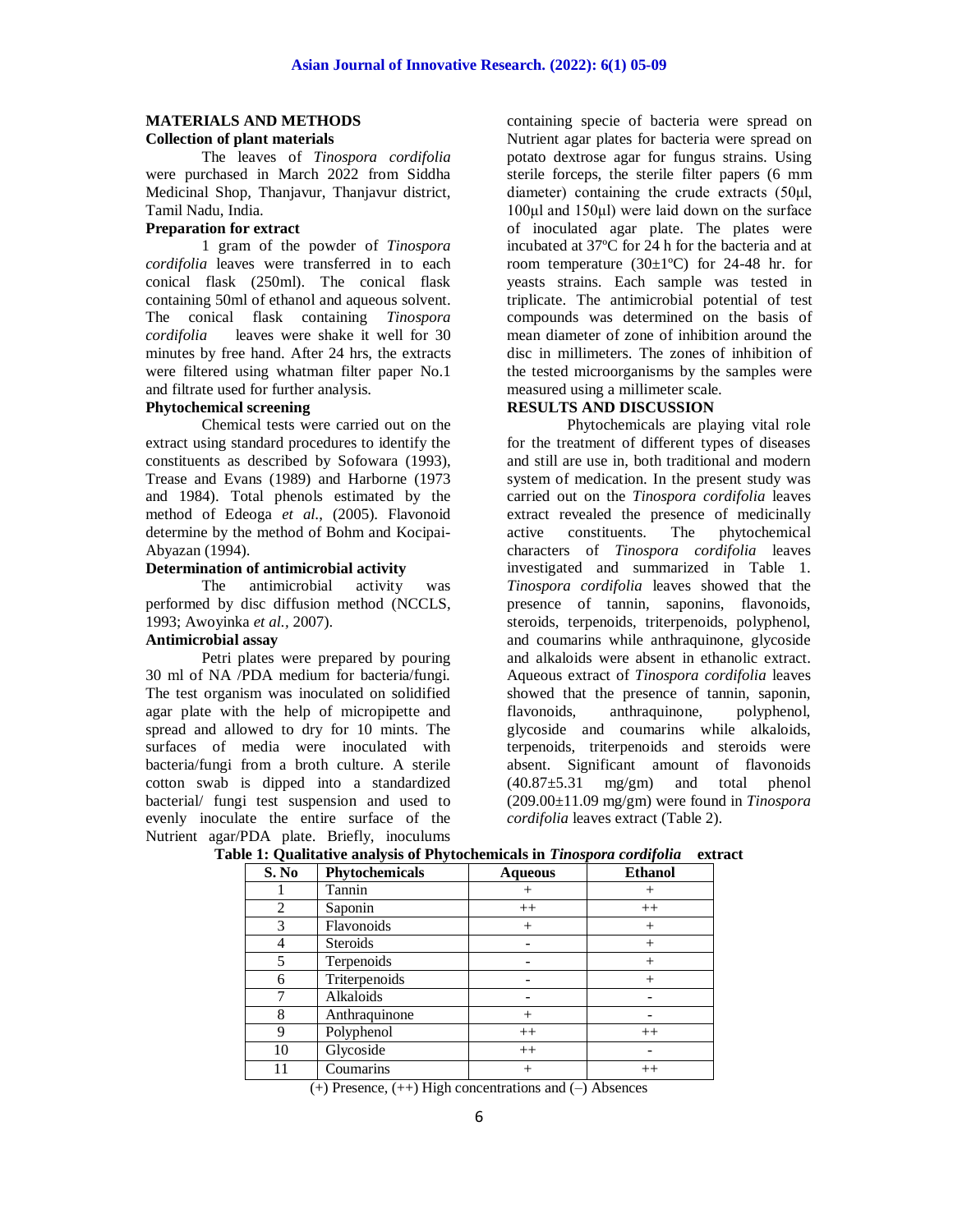#### **Asian Journal of Innovative Research. (2022): 6(1) 05-09**

|                                                                                  | <b>S. No</b> Secondary Metabolites | Result $(mg/gm)$   |  |  |  |
|----------------------------------------------------------------------------------|------------------------------------|--------------------|--|--|--|
|                                                                                  | Flavonoids                         | $40.87 \pm 5.31$   |  |  |  |
|                                                                                  | Total phenol                       | $209.00 \pm 11.09$ |  |  |  |
| $\mathbf{V}$ oluga are armaecead ac maan $\mathbf{F} \mathbf{D}$ for triplicates |                                    |                    |  |  |  |

**Table 2: Quantitative phytochemical analysis of** *Tinospora cordifolia* **leaves**

Values are expressed as mean  $\pm$  SD for triplicates

According to Aziman *et al*. (2012), several phenolic compounds like tannins present in cells of plant are potent inhibitors of many hydrolytic enzymes such as proteolytic macerating enzymes used by plant pathogens. In addition, herbs that has tannins as their main components are astringent in nature (Ikhane *et al.*, 2015; Vedhanarayanan *et al.,* 2013). According to Baljeet *et al*., (2015) the phytochemical screening of different spices extracts demonstrated the presence of flavonoids and saponins which supported these findings. The presence of these metabolites probably explains the various uses of this plant in traditional medicine. **Anti-bacterial activity**

The *in vitro* antimicrobial activity of the *Tinospora cordifolia* ethanolic extract against these bacteria and fungi were qualitatively assessed by the presence of inhibition zones represented in the photographic Plate 1. The inhibitory activities in culture media of the *Escherichia coli*, *Pseudomonas aeruginosa* and *Klebsiella pneumoniae* for bacterial strains while fungal strains were *Candida albicans* and *Candida tropicalis* species strains reported in table 5 were comparable with standard antimicrobiotics. The ethanolic extract of *Tinospora cordifolia* was potential antibacterial activity was confirmed against UTI strains followed by disc diffusion method.

#### **Table 5: Anti-microbial activity of** *Tinospora cordifolia* **leaves ethanolic extract**

| <b>Microbial Strains</b> | Concentration (µl)      |      |      | Std. $(30\mu l)$ |
|--------------------------|-------------------------|------|------|------------------|
|                          | 50                      | 100  | 150  |                  |
| <b>Bacterial strains</b> | Zone of inhibition (mm) |      |      |                  |
| Escherichia coli         | 3.60                    | 5.90 | 7.50 | 10.00            |
| Pseudomonas aeruginosa   | 2.50                    | 4.50 | 7.50 | 10.80            |
| Klebsiella pneumoniae    | 3.50                    | 5.00 | 6.00 | 12.50            |
| <b>Fungi strains</b>     | Zone of inhibition (mm) |      |      |                  |
| Candida albicans         | 2.50                    | 4.00 | 6.10 | 10.05            |
| Candida tropicalis       | 2.65                    | 4.10 | 6.30 | 10.80            |

Standard: Chloramphenicol for bacteria and Fluconazole for fungi mm: Millimeter



 *Escherichia coli Klebsiella pneumoniae P. aeruginosa*

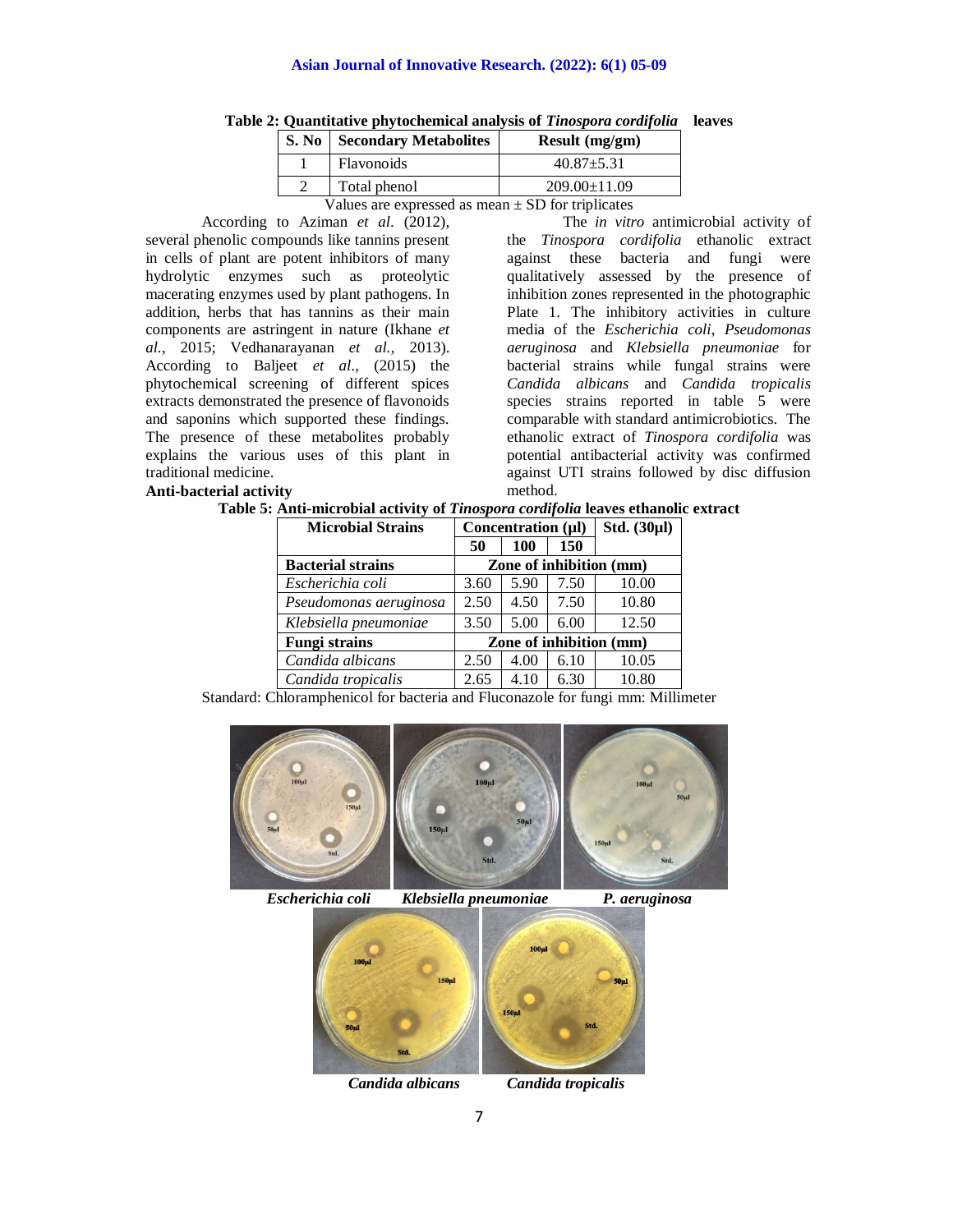#### **Plate 1: Anti-microbial activity of** *Tinospora cordifolia* **leaves ethanolic extract**

Plants produce a diverse array of secondary metabolites. Some of these metabolites have antifungal activity and are considered as a potential source of active principles in the formulation of new pesticides (Vyvyan 2002). Plant extracts with antifungal properties were used for controlling phytopathogens at laboratory, greenhouse and field level (Bergeron *et al.* 1995). More than 2000 plant species have been reported to have antimicrobial and antifungal properties.

# **CONCLUSION**

As evident from the above discussion phytochemicals and possess potential antibacterial activity against urinary tract causing microbes. The study concluded that *Tinospora cordifolia* leaves may be used for the treatment of microbial infections. They are alternative to chemical drugs. This would suggest the use of the plant for the treatment of disorders related to microbes.

#### **REFERENCES**

- Ahmed, S., Bamofleh, S., & Munshi, M. T. (1989). Cultivation of neem (Azadirachta indica, Meliaceae) in Saudi Arabia. *Economic Botany*, *43*(1), 35-38.
- Ali, S. S., Kasoju, N., Luthra, A., Singh, A., Sharanabasava, H., Sahu, A., & Bora, U. (2008). Indian medicinal herbs as sources of antioxidants. *Food research international*, *41*(1), 1-15.
- Awoyinka, O. A., Balogun, I. O., & Ogunnowo, A. A. (2007). Phytochemical screening and in vitro bioactivity of Cnidoscolus aconitifolius (Euphorbiaceae). *Journal of Medicinal Plants Research*, *1*(3), 63- 65.
- Aziman, N., Abdullah, N., Noor, Z. M., Zulkifli, K. S., & Kamarudin, W. W. (2012). Phytochemical constituents and in vitro bioactivity of ethanolic aromatic herb extracts. *Sains Malaysiana*, *41*(11), 1437-1444.
- Baljeet, S. Y., Simmy, G., Ritika, Y., & Roshanlal, Y. (2015). Antimicrobial activity of individual and combined extracts of selected spices against some pathogenic and food spoilage microorganisms. *International Food Research Journal*, *22*(6), 2594.
- Bergeron, Y., & Flannigan, M. D. (1995). Predicting the effects of climate change
- on fire frequency in the southeastern Canadian boreal forest. In *Boreal Forests and Global Change* (pp. 437- 444). Springer, Dordrecht.
- Bohm, B. A., & Kocipai-Abyazan, R. (1994). Flavonoids and condensed tannins from leaves of *Hawaiian vaccinium* and *V calycinium*. *Pacific Sci*, 48, 458-463.
- Chopra, R.N. and K. Nayar Chopra, 1986. Glossary of Indian medicinal<br>plants.Coancil of Scintific and plants.Coancil of Scintific and Industrial research, New Dheli India.
- Edeoga, H. O., Okwu, D. E., & Mbaebie, B. O. (2005). Phytochemical constituents of some Nigerian medicinal plants. *African journal of biotechnology*, *4*(7), 685-688.
- Foxman, B. (2014). Urinary tract infection syndromes: occurrence, recurrence, bacteriology, risk factors, and disease burden. *Infectious Disease Clinics*, *28*(1), 1-13.
- Harborne, J. B. (1973). *Phytochemical methods*, London. Chapman and Hall, Ltd. pp. 49-188.
- Harborne. J B. (1984). Phytochemical Methods.A Guide to Modern Technique of Plant analysis. London: *Chapman and Hall,* 78-210.
- Ikhane, D., Banwo, K., Omotade, O., & Sanni, A. (2015). Phytochemical and antimicrobial activities of methanolic extract of Paullinia pinnata leaves on some selected bacterial pathogens. *Journal of Herbs, Spices & Medicinal Plants*, *21*(1), 59-74.
- Kline, K. A., Schwartz, D. J., Lewis, W. G., Hultgren, S. J., & Lewis, A. L. (2011). Immune activation and suppression by group B streptococcus in a murine model of urinary tract infection. *Infection and immunity*, *79*(9), 3588-3595.
- NCCLS. (1993) National Committee for Clinical Laboratory Standards. Performance standards for antimicrobial disc susceptibility tests. PA: NCCLS Publications 25
- Nielubowicz, G. R., & Mobley, H. L. (2010). Host–pathogen interactions in urinary tract infection. *Nature Reviews Urology*, *7*(8), 430-441.
- Sofowara, A. (1993). Medicinal plants and Traditional medicine in Africa.